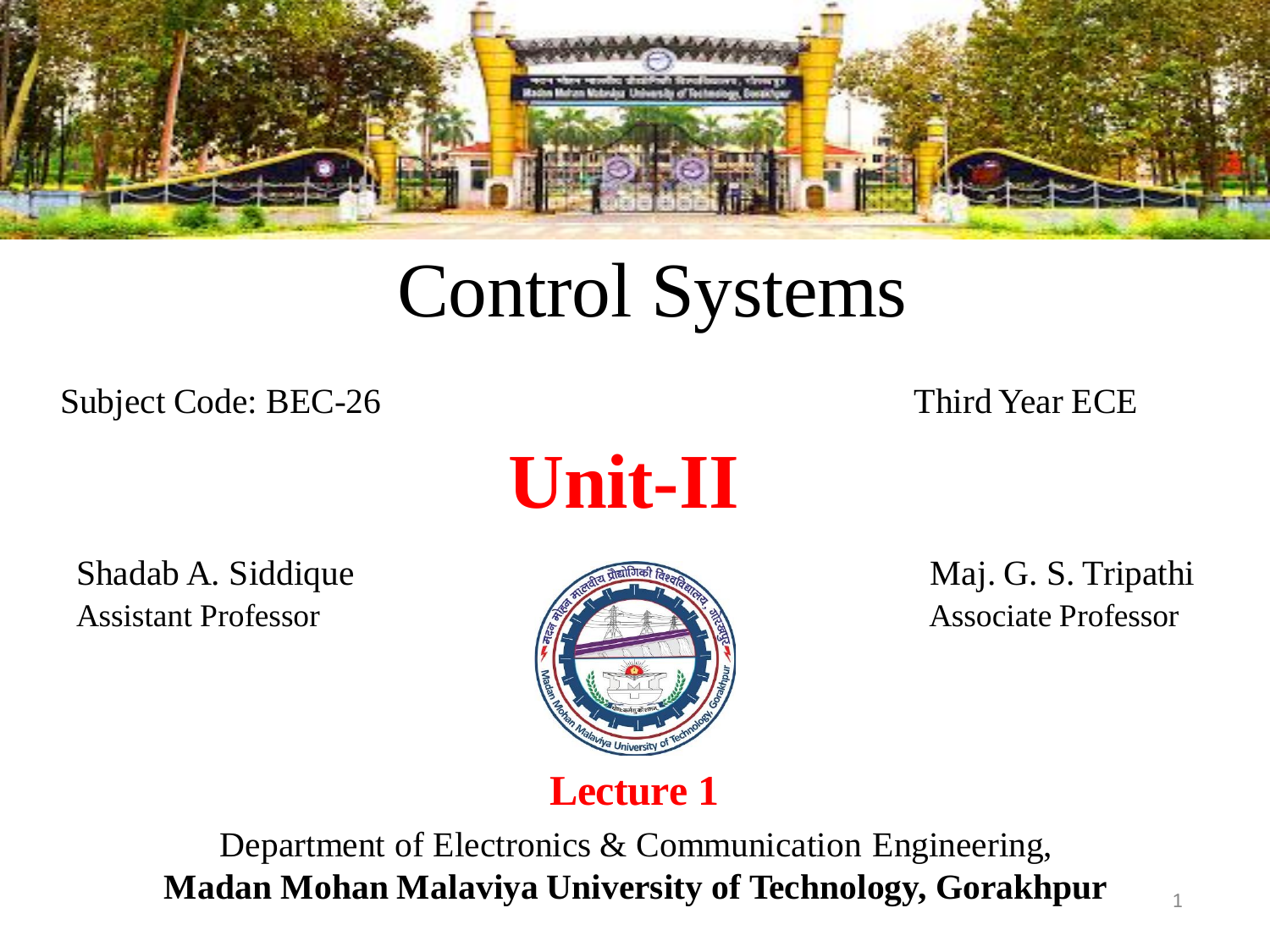

# **State space analysis**

State space analysis is an excellent method for the design and analysis of control systems. The conventional and old method for the design and analysis of control systems is the transfer function method. The transfer function method for design and analysis had many drawbacks.

#### **Advantages of state variable analysis.**

- It can be applied to non linear system.
- It can be applied to tile invariant systems.
- It can be applied to multiple input multiple output systems.
- Its gives idea about the internal state of the system.

### **State Variable Analysis and Design**

**State:** The state of a dynamic system is the smallest set of variables called state variables such that the knowledge of these variables at time  $t=t_0$  (Initial condition), together with the knowledge of input for  $\geq t_0$ , completely determines the behaviour of the system for any time  $t \geq t_0$ .

**State vector:** If n state variables are needed to completely describe the behaviour of a given system, then these n state variables can be considered the n components of a vector X. Such a vector is called a state vector.

**State space:** The n-dimensional space whose co-ordinate axes consists of the x<sub>1</sub> axis, x<sub>2</sub> axis,....  $X_n$  axis, where  $X_1, X_2, \ldots$ .  $X_n$  are state variables: is called a state space.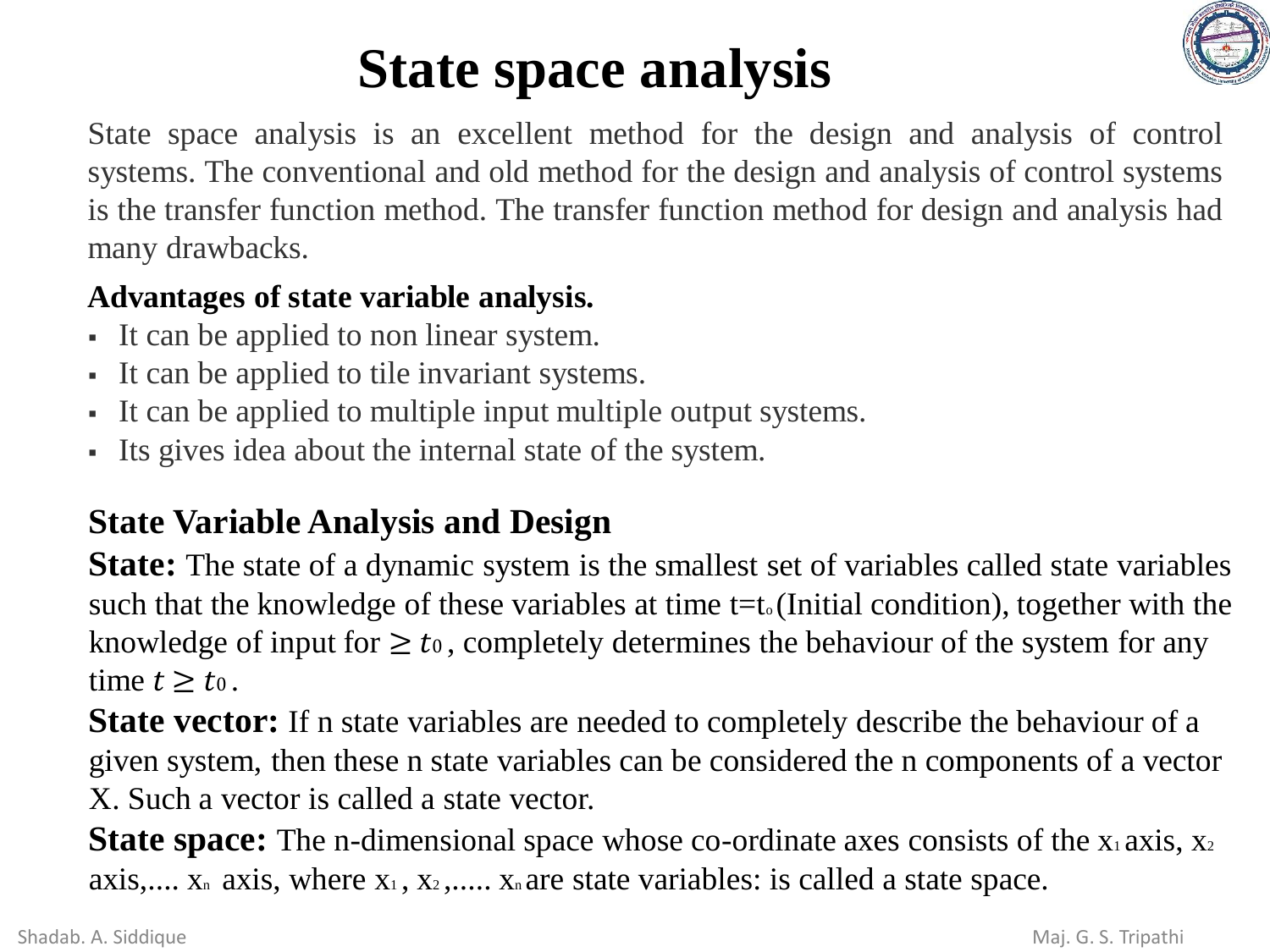

- $\checkmark$  We consider physical sytems described by nth-order ordinary differential equation. Utilizing a set of variables, known as state variables, we can obtain a set of firstorder differential equations. We group these first-order equations using a compact matrix notation in a model known as the state variable model.
- $\checkmark$  The time-domain state variable model lends itself readily to computer solution and analysis. The Laplace transform is utilized to transform the differential equations representing the system to an algebraic equation expressed in terms of the complex variable *s*. Utilizing this algebraic equation, we are able to obtain a transfer function representation of the input-output relationship.
- $\checkmark$  With the ready availability of digital computers, it is convenient to consider the timedomain formulation of the equations representing control system. The time domain techniques can be utilized for nonlinear, time varying, and multivariable systems.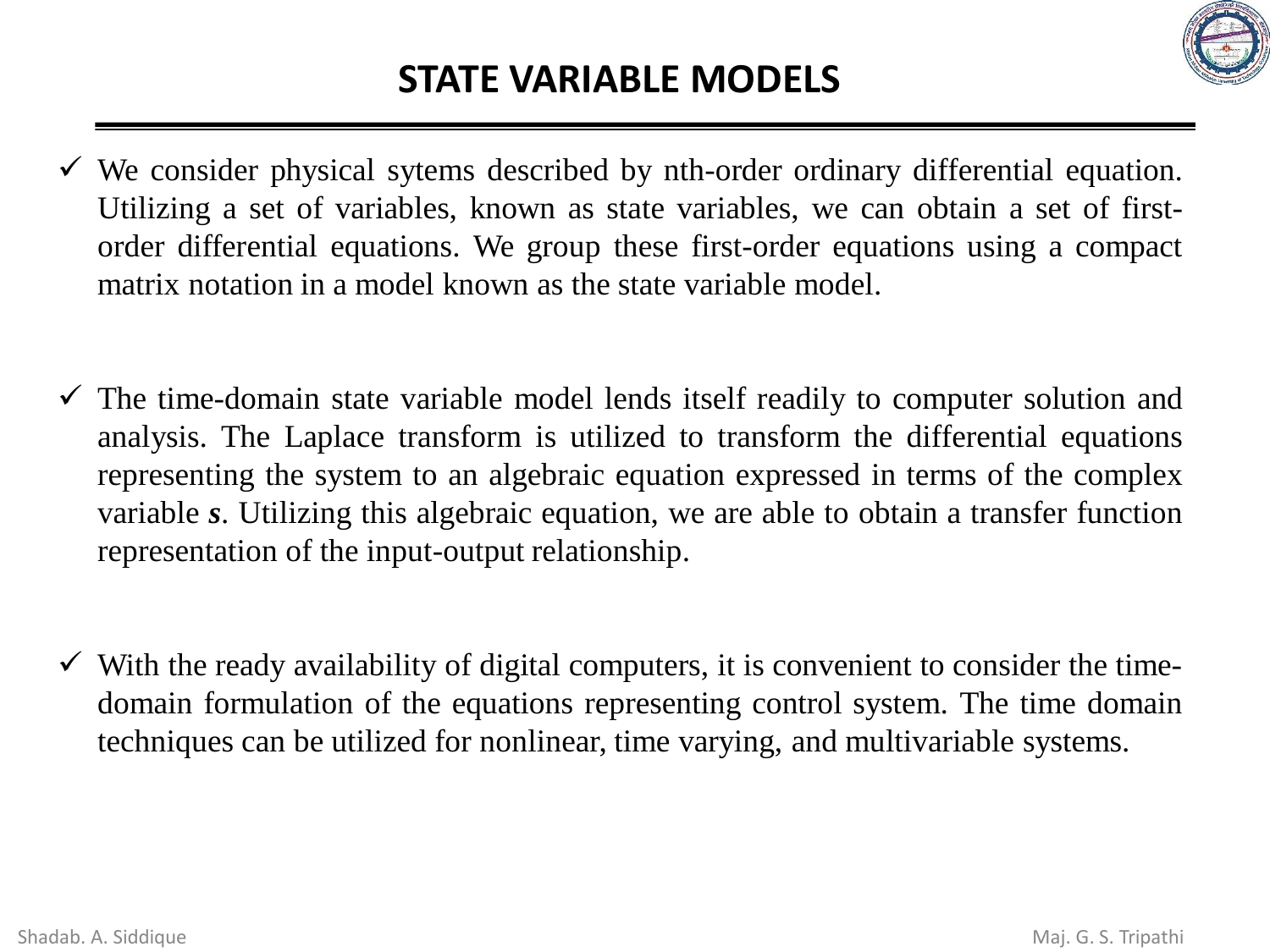

*A time-varying control system is a system for which one or more of the parameters of the system may vary as a function of time.*

For example, the mass of a missile varies as a function of time as the fuel is expended during flight. A multivariable system is a system with several input and output.

#### **The State Variables of a Dynamic System:**

The time-domain analysis and design of control systems utilizes the concept of the state of a system.

*The state of a system is a set of variables such that the knowledge of these variables and the input functions will, with the equations describing the dynamics, provide the future state and output of the system.*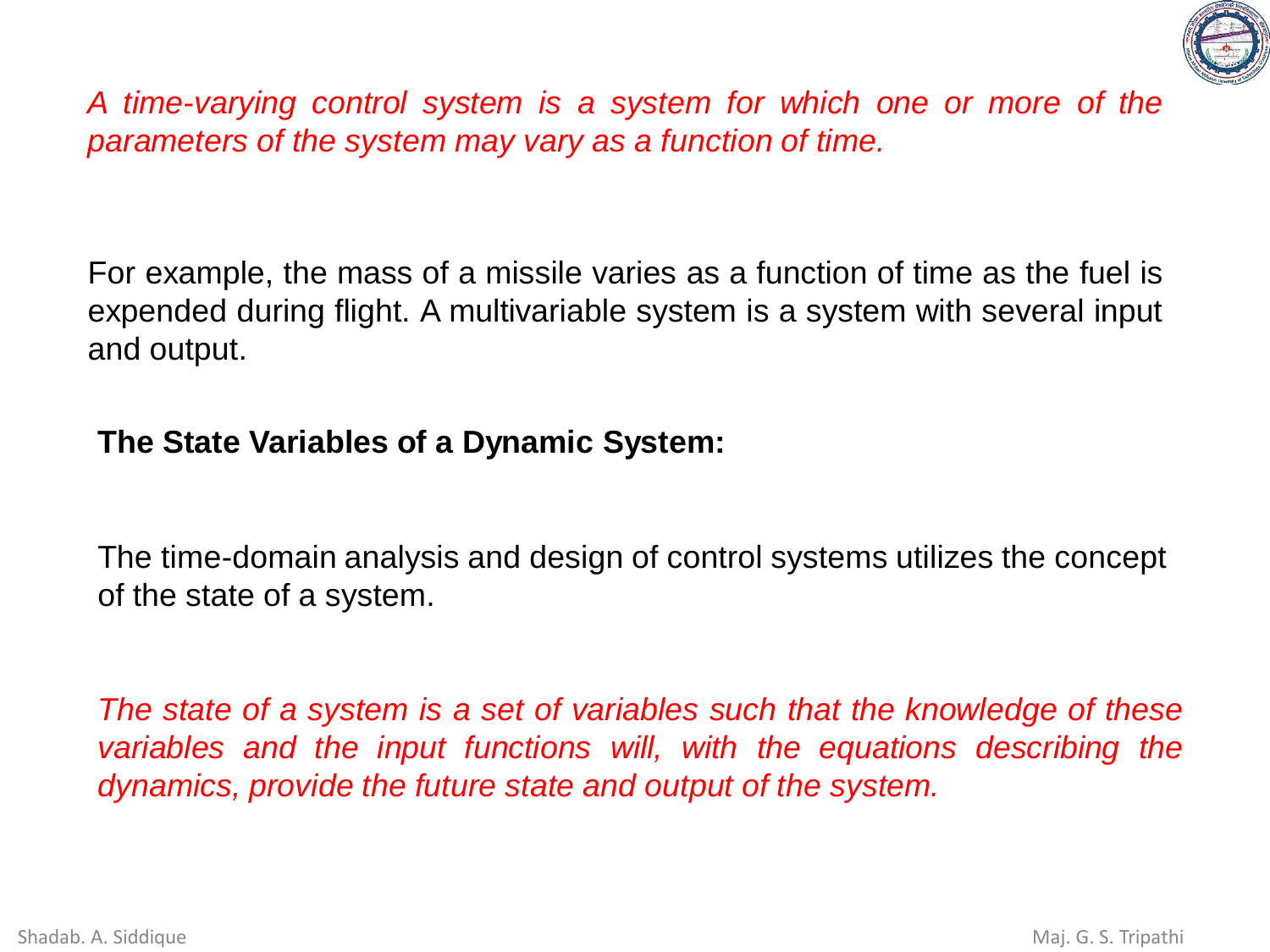

## **State Model**

Lets consider a multi input & multi output system is having r inputs  $u_1 t$ ,  $u_2 t$ , ... ...  $u_r(t)$ m no of outputs  $y_1 t$ ,  $y_2 t$ , ... ... .  $y_m(t)$ n no of state variables  $x_1 t$ ,  $x_2 t$ , ... ...  $x_n(t)$ Then the state model is given by state  $\&$  output equation

 $\dot{X}(t) = AX(t) + BU(t) \dots \dots \dots \dots$  state equation

 $Y(t) = CX(t) + DU(t) ... ...$  output equation

A is state matrix of size  $(n \times n)$ B is the input matrix of size  $(n \times r)$ C is the output matrix of size  $(m \times n)$ D is the direct transmission matrix of size  $(m \times r)$  $X(t)$  is the state vector of size (n $x$ 1)  $Y(t)$  is the output vector of size  $(m \times 1)$ U(t) is the input vector of size  $(r \times 1)$ 



(Block diagram of the linear, continuous time control system represented in state space)

 $\dot{X}(t) = AX(t) + Bu(t)$ 

 $Y(t) = CX(t) + Du(t)$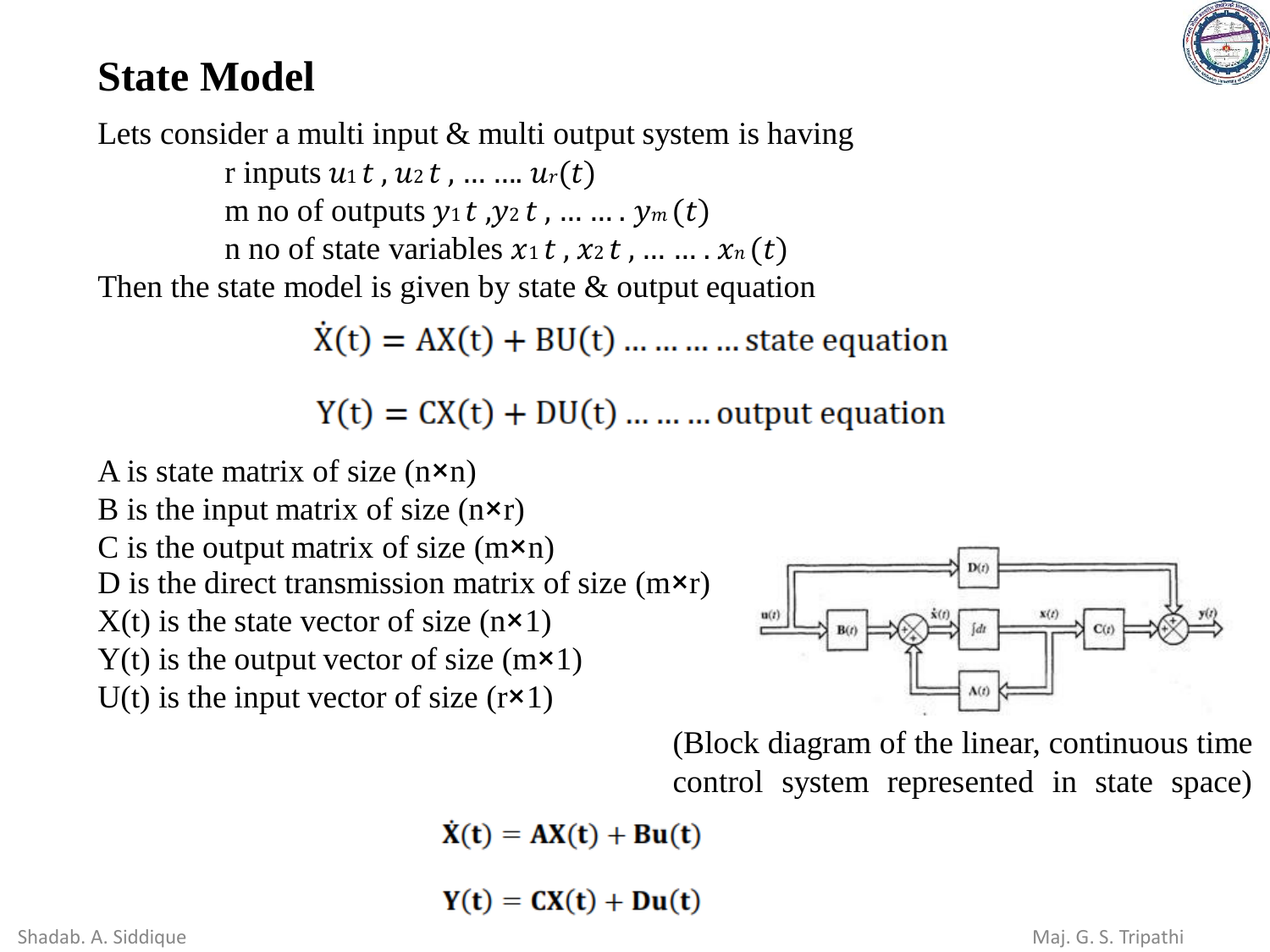

For a dynamic system, the state of a system is described in terms of a set of state variables

$$
[x_1(t) \quad x_2(t) \quad \dots \quad x_n(t)]
$$

The state variables are those variables that determine the future behavior of a system when the present state of the system and the excitation signals are known. Consider the system shown in Figure 1, where  $y_1(t)$  and  $y_2(t)$  are the output signals and  $u_1(t)$  and  $u_2(t)$  are the input signals. A set of state variables [x<sub>1</sub> x<sub>2</sub> ... x<sub>n</sub>] for the system shown in the figure is a set such that knowledge of the initial values of the state variables  $[x_1(t_0)$   $x_2(t_0)$  ...  $x_n(t_0)$ ] at the initial time  $\mathsf{t}_0$ , and of the input signals  $\mathsf{u}_1(\mathsf{t})$  and  $\mathsf{u}_2(\mathsf{t})$  for t>= $\mathsf{t}_0$ , suffices to determine the future values of the outputs and state variables.



Shadab. A. Siddique **Figure 1. Dynamic system.** Maj. G. S. Tripathi